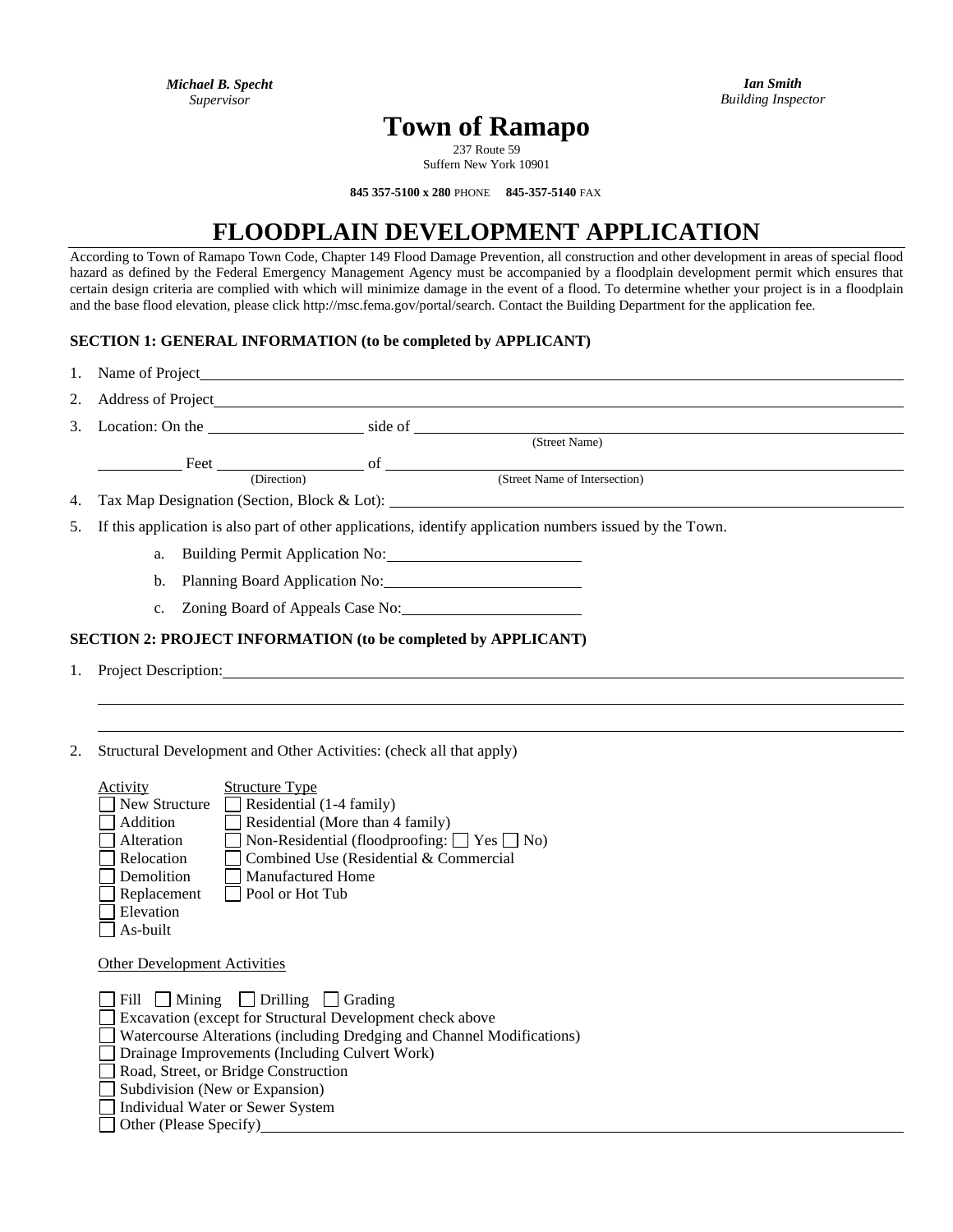| 3. | Base Flood Elevation:<br>Floodplain Zone: 2000 and 2000 and 2000 and 2000 and 2000 and 2000 and 2000 and 2000 and 2000 and 2000 and 200                                                                                       |  |  |
|----|-------------------------------------------------------------------------------------------------------------------------------------------------------------------------------------------------------------------------------|--|--|
|    | To determine what floodplain zone your project is in and the base flood elevation (BFE) please check http://msc.fema.gov/portal/search                                                                                        |  |  |
| 4. | Proposed elevation of the lowest floor (including basement or cellar):                                                                                                                                                        |  |  |
|    | The elevation provided must be in relation to the means sea level. Upon completion of the lowest floor, the applicant must provide the Building                                                                               |  |  |
|    | Dept. with an as-built elevation by a surveyor licensed to practice in New York State.                                                                                                                                        |  |  |
| 5. | If non-residential, the proposed elevation to which the building will be flood-proofed:                                                                                                                                       |  |  |
|    | Will any watercourse be altered or relocated as a result of this development? $\Box$ No $\Box$ Yes                                                                                                                            |  |  |
| 6. |                                                                                                                                                                                                                               |  |  |
|    | If yes, please describe this alteration or relocation:                                                                                                                                                                        |  |  |
|    |                                                                                                                                                                                                                               |  |  |
|    |                                                                                                                                                                                                                               |  |  |
| 7. |                                                                                                                                                                                                                               |  |  |
| 8. | Is this project improving an "historic structure"? $\Box$ No $\Box$ Yes                                                                                                                                                       |  |  |
|    | If so, will the project result in the "historic structure" losing its historic status? $\Box$ No $\Box$ Yes                                                                                                                   |  |  |
|    |                                                                                                                                                                                                                               |  |  |
| 9. | Is this project the minimum investment needed to correct a cited legal violation? $\Box$ No $\Box$ Yes                                                                                                                        |  |  |
|    | <b>SECTION 3: APPLICANT/OWNER/DESIGN PROFESSIONAL INFORMATION (to be completed by APPLICANT)</b>                                                                                                                              |  |  |
| 1. | <b>Applicant Information:</b>                                                                                                                                                                                                 |  |  |
|    | Name Name and the state of the state of the state of the state of the state of the state of the state of the state of the state of the state of the state of the state of the state of the state of the state of the state of |  |  |
|    |                                                                                                                                                                                                                               |  |  |

|    | Address                                         |                       |             |         |                                                                                                                      |  |
|----|-------------------------------------------------|-----------------------|-------------|---------|----------------------------------------------------------------------------------------------------------------------|--|
|    |                                                 | (Street Name and No.) | (Town/City) | (State) | (Zip Code)                                                                                                           |  |
|    |                                                 | Phone No.             |             | Email   | <u> 1980 - Jan Stein Stein Stein Stein Stein Stein Stein Stein Stein Stein Stein Stein Stein Stein Stein Stein S</u> |  |
| 2. | Design Professional Information Preparing Plan: |                       |             |         |                                                                                                                      |  |
|    | Name                                            |                       |             |         |                                                                                                                      |  |
|    | Address                                         |                       |             |         |                                                                                                                      |  |
|    |                                                 | (Street Name and No.) | (Town/City) | (State) | (Zip Code)                                                                                                           |  |
|    |                                                 | Phone No.<br>Email    |             |         |                                                                                                                      |  |
|    |                                                 |                       |             |         |                                                                                                                      |  |

## **SECTION 4: GENERAL PROVISIONS AND CERTIFICATION (APPLICANT to read and sign)**

- No work of any kind may start until a permit is issued.
- The permit may be revoked if any false statements are made herein.
- If revoked, all work must cease until a permit is re-issued.
- Development shall not be used or occupied until a Certificate of Compliance is issued.
- The permit will expire if no work is commenced within 12 months of issuance.
- The applicant is hereby informed that other permits may be required to fulfill local, state and federal regulatory requirements and it is the applicant's sole responsibility to apply for and obtain said permits.
- The applicant hereby gives consent to the Local Administrator or their representatives to make reasonable inspections required to verify compliance.

**I hereby certify that I have examined this application and know the information contained therein to be correct. I understand that the granting of a permit does not grant authority to violate or ignore any law, and that this permit authorizes only the work described herein.**

| <b>Applicant Signature:</b> | Date: |
|-----------------------------|-------|
|                             |       |

Applicant Printed Name: 2008